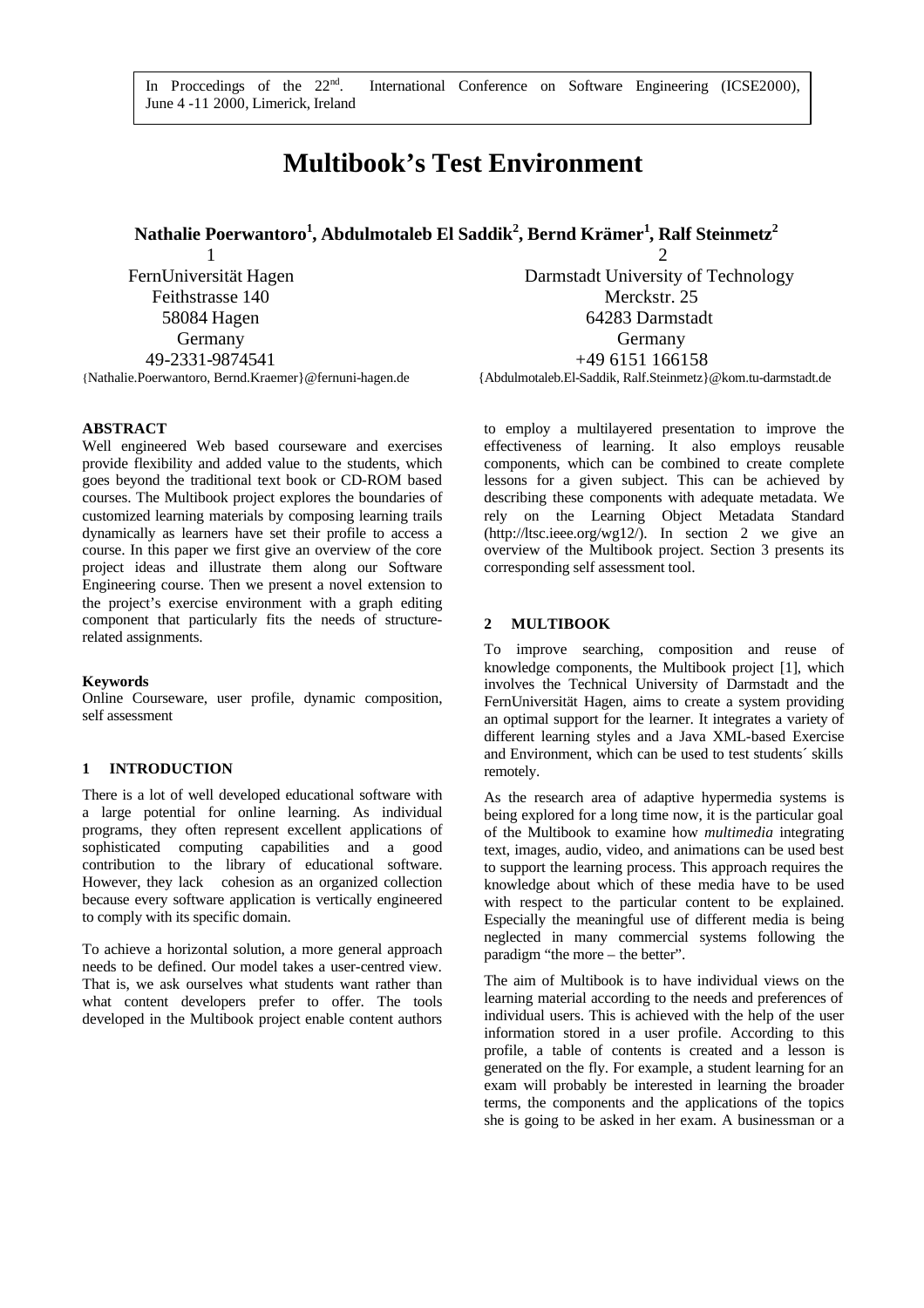manager on the other hand, who has different knowledge prerequisites depending on her vocational experiences, is interested in different aspects of the same topic such as implemented systems, economical aspects and alternatives.

For our software engineering example, some of our students who participate in the course for continuing education purposes may have a decent knowledge about the specific characteristics and challenges of building distributed software systems. They just want to know more about the role and functionality of CORBA at this point. They would provide information about their preknowledge while setting their profile. Multibook would drop all learning components referring to basic concepts such as naming, resource contention, synchronization, or trading and compile a table of contents focusing on CORBA based application development.

One of the aspects we face today is the use of applets in traditional hypertext systems as well as in Intelligent Tutoring Systems. Java applets are employed very often to explain complex processes to deepen the understanding of difficult parts of educational documents. However, the use of Java applets does not have to be restricted to simulations or visualizations of specific problems. Many examples show that applets can be used for exercises and tests and therefore offer more flexibility than other media. Another advantage of applets is the possibility to use parameters so that they can be used for different learners and preferences [3].

Another aspect we are dealing with, is an exercise environment that lets students apply and experience to predefined problems or problems of their choice what they have learned. Thereby we expect to raise the attractiveness of the learning material and enhance the students' motivation, especially that of distance learners.

In the design of these environments we have attempted to associate learning objectives with appropriate multimedia solutions with respect to different teaching functions. They include motivation, presentation of new structures, practicing new behavior, modeling, exploration by trial use and error and application of new techniques. To achieve a higher degree of independence from proprietary formats and platforms, ease of use and portability, we decided to rely on HTML, XML and Java as core technologies for the implementation of the exercise environments.

#### **3 SELF ASSESSMENT TOOL**

Applets are often used by educators within Web-based interactive exercises. Since most applets are programmed to cover a specific topic, it is not very flexible to update the questions embedded in the applets, especially when the authors wish to continually add new exercise questions. To solve this problem, we created an exercise environment consisting of tools that help authors with creating and adding new questions. We also developed an exercise environment applet that can pick a random set of questions from a question pool, adapts them to the student's preferences and conforms to exercise specifications defined by the author. The Extensible Markup Language (XML) is used to describe the question and the exercise as a whole. Internally each exercise question is described in XML and later parsed by the exercise environment applet. The exercise environment applet presents the question in an appropriate format depending on the question attributes and its companion media. That way a large question pool can be generated more easily. The configuration of an exercise, which describes how many sections and questions exist and what the type of questions in each section should be, is also described in XML. It is also mapped into an exercise specification object used by the exercise environment applet at the beginning of an exercise session. This approach provides flexibility to authors (Fig. 1), since questions for the exercise can be added any time to the questions pool together with companion animation, pictures or applets. The exercise environment [2] is divided into :



Figure 1: The steps taken by an author in preparing and creating an exercise for the exercise environment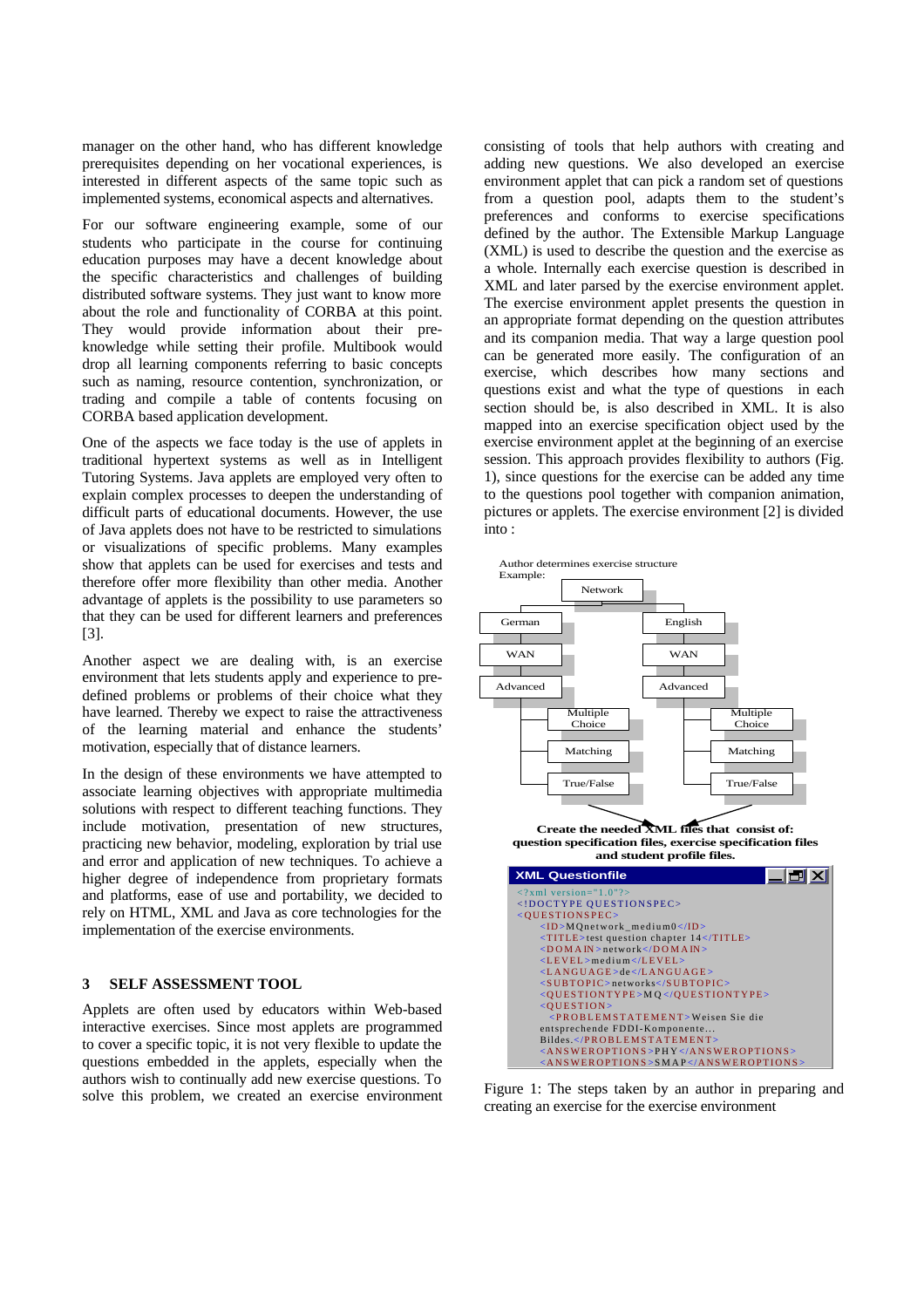authoring tools : a question creator application that provides the tutors with an easy to use tool to add new questions into the question pool. An exercise configuration application is used to describe the exercise structure.



The exercise applet generates an appropriate random 4. number for each subtopic.



Figure 2: Steps taken by the exercise environment applet to setup an exercise session.

exercise environment applet, which is the work environment for the students. A student profile is loaded by the applet at the beginning of an exercise session. The student's profile provides the information of selected exercise topic, subtopics, language and difficulty level. Then the selected exercise scenario is loaded, parsed and analyzed. The applet uses the collected information to prepare itself with the right exercise parameters (Fig. 2). The exercise environment then creates a random number for each question category to provide variation each time the exercise is restarted. The creation of random number is normalized within the interval of available questions.

To support exercises in software engineering education, an additional module allowing graph editing has been added recently. Graphical representations play a central role in software engineering. Use case, interaction and collaboration diagrams are often used in requirements engineering to document scenarios. Class diagrams, activity diagrams, sequence diagrams and other type of graphical notations help to visualize design aspects, software architectures, and behavior. This module provides an extension in the question variation and presentation (Fig. 3).

The module consists of:

- graph editor used by the author to describe the question and the corresponding solutions. Attributes for the nodes and edges include their position and relation to each other. With our exercise environment the author is creating an overlay graph whose nodes and edges are marked with two binary attributes "correct" and *"visible"*. Currently we provide a small collection of node and edge types the author can choose from through a menu. This collection can, of course be expanded as needs arise. This editor application produces two files: an XML question file and an applet.
- graph drawer applet. This applet will be activated during an exercise session. The applet presents the question graph and captures the student's inputs. Nodes and edges are presented as defined by their attributes. In some cases edges might be invisible to the students and must be created by the students. The graph drawer applet sends the answers back to the exercise environment applet.